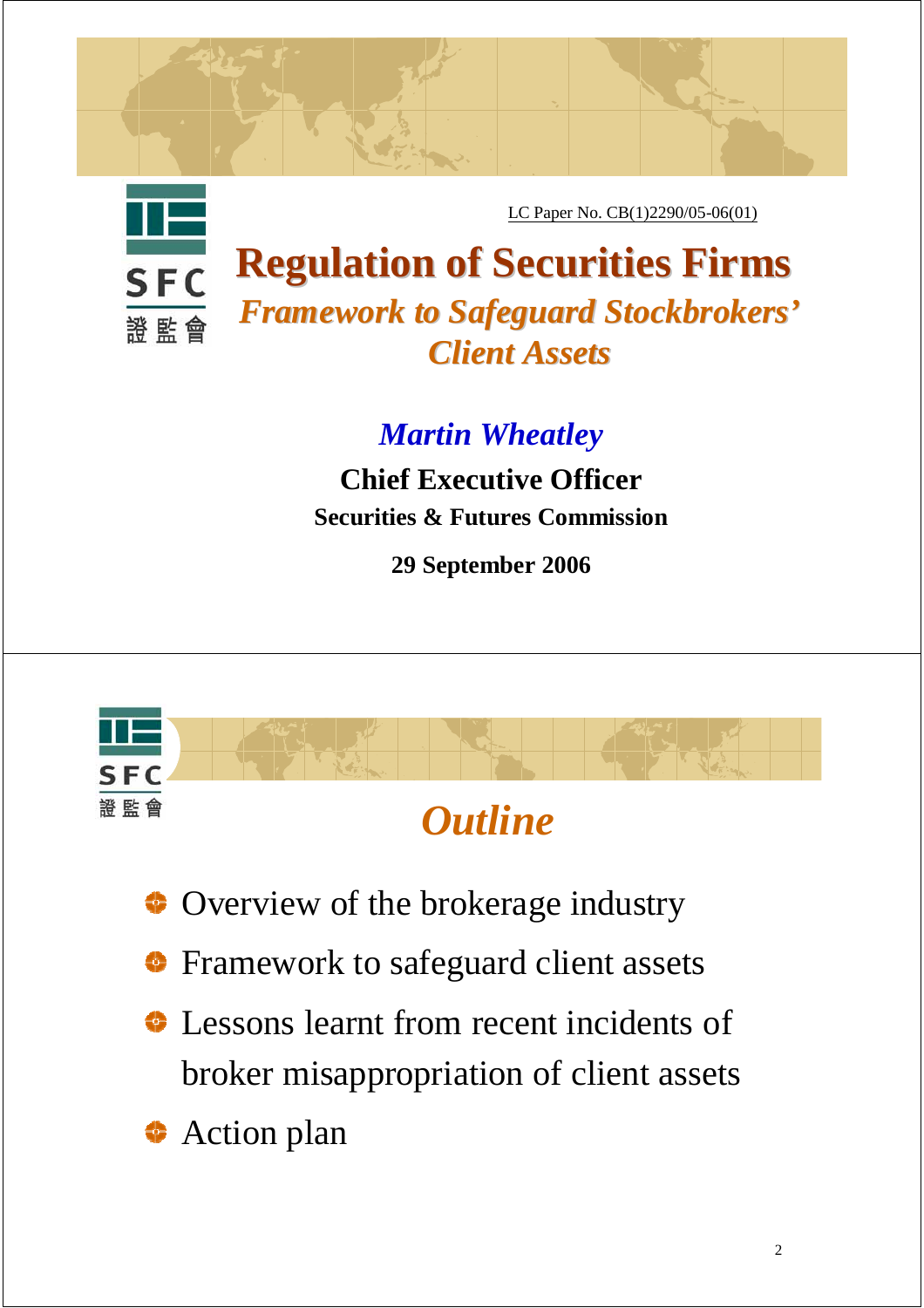## *Overview of the brokerage industry*

#### ♦ As of 30 June 2006, SFC regulates 430 SEHK brokers

**SFC** 證監會

| As of 30 June 2006                         | Cat A    | Cat B | Cat C |
|--------------------------------------------|----------|-------|-------|
| No. of firms                               | 14       | 51    | 365   |
| Average client no. per firm                | $2,446*$ | 5,596 | 928   |
| Average daily turnover (\$bn) in June 2006 | 16.4     | 10.3  | 3.3   |
| Total client assets held (\$bn)            | 484      | 403   | 308   |

#### **Source: HKEx and SFC**

June 2006 whilst other Cat A brokers reported their no. of clients in average of around 550.  $\frac{3}{3}$ \* - A broker under this category reported that it had about 27,000 active clients as of end

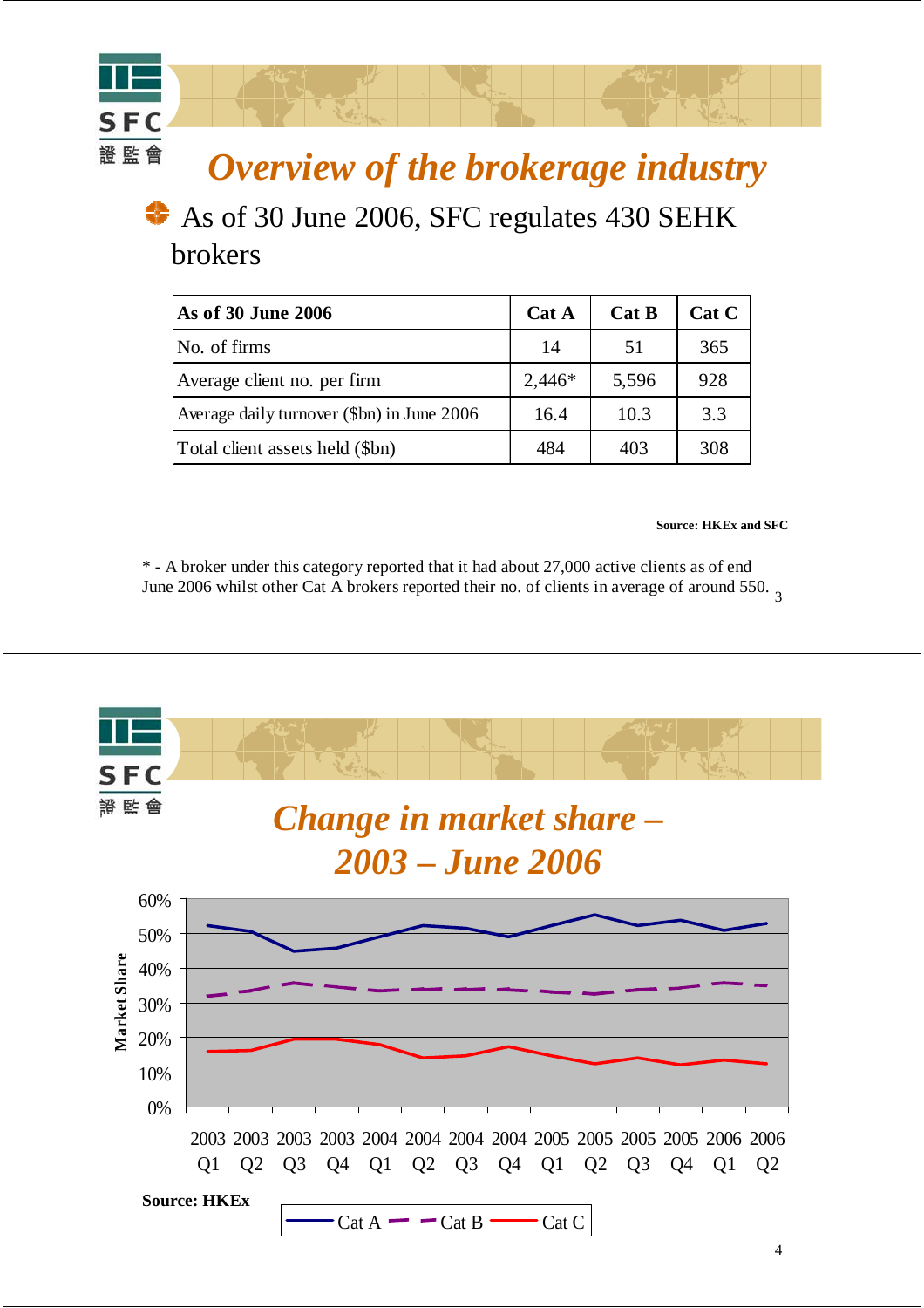



**Safekeeping of client securities at CCASS**

**Brokers' responsibilities under the SFO**

**SFC oversight**

**Investor Compensation Fund**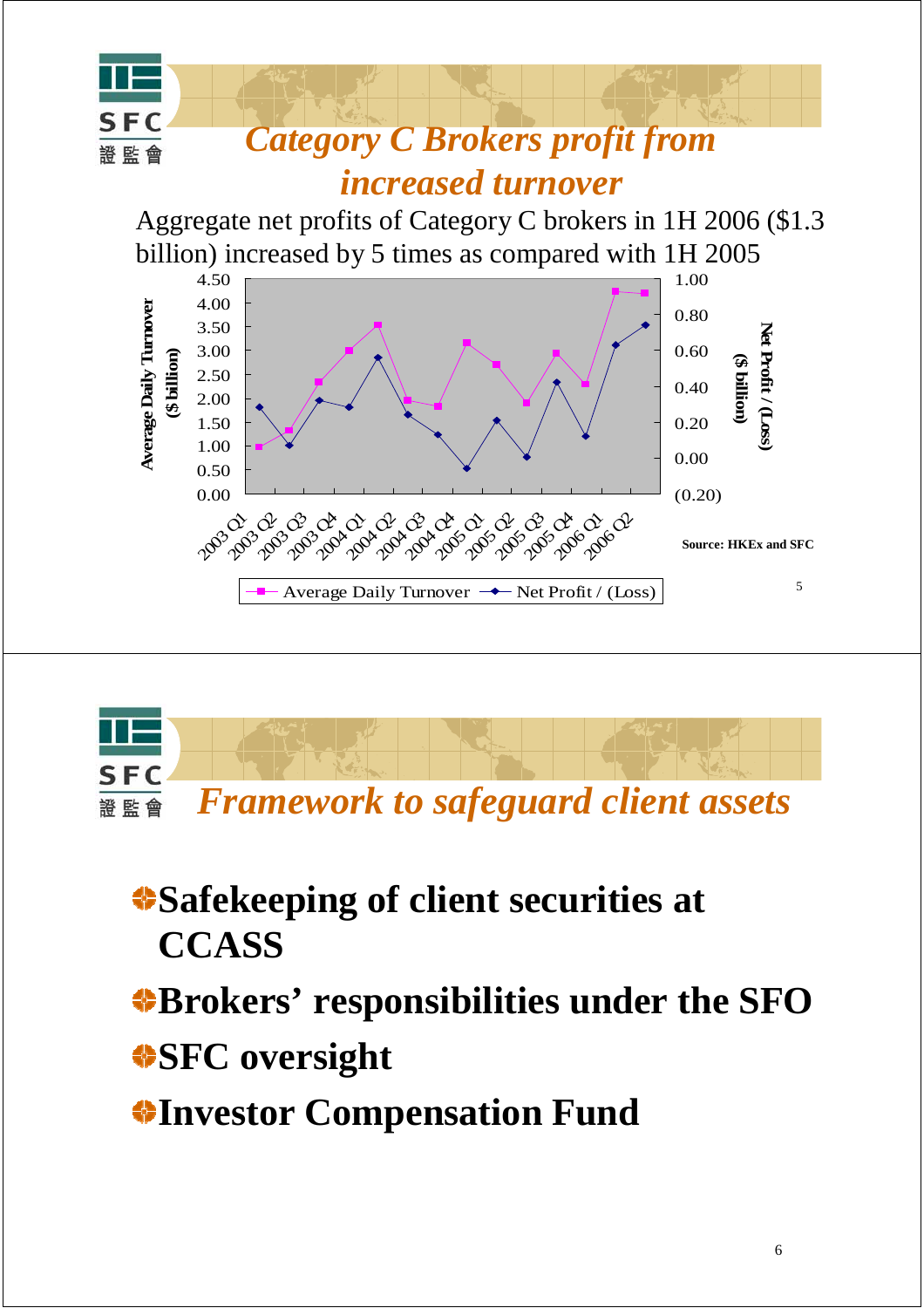

- Under the current regime, most client securities are deposited with CCASS in brokers' omnibus accounts with brokers issuing statements to clients at month-end
- As an improvement, clients have option to open SSA with brokers
- The best solution is for clients to open IP accounts in their *own* name to safeguard their securities



| <b>IP Account</b>                                                                                  | <b>SSA</b>                                                       |
|----------------------------------------------------------------------------------------------------|------------------------------------------------------------------|
| In clients' own name                                                                               | In brokers' name, but in separate<br>sub-accounts                |
| Clients have full control – investors'<br>instructions required for every<br>withdrawal or deposit | Brokers have full control                                        |
| CCASS provides statements for share<br>balance and activities in IP account                        | Clients receive a CCASS<br>statement for every stock<br>movement |
| Around 14,000 accounts                                                                             | Around $2 - 3,000$ accounts                                      |

**The SFC supports the use of IP accounts for the above reasons**

7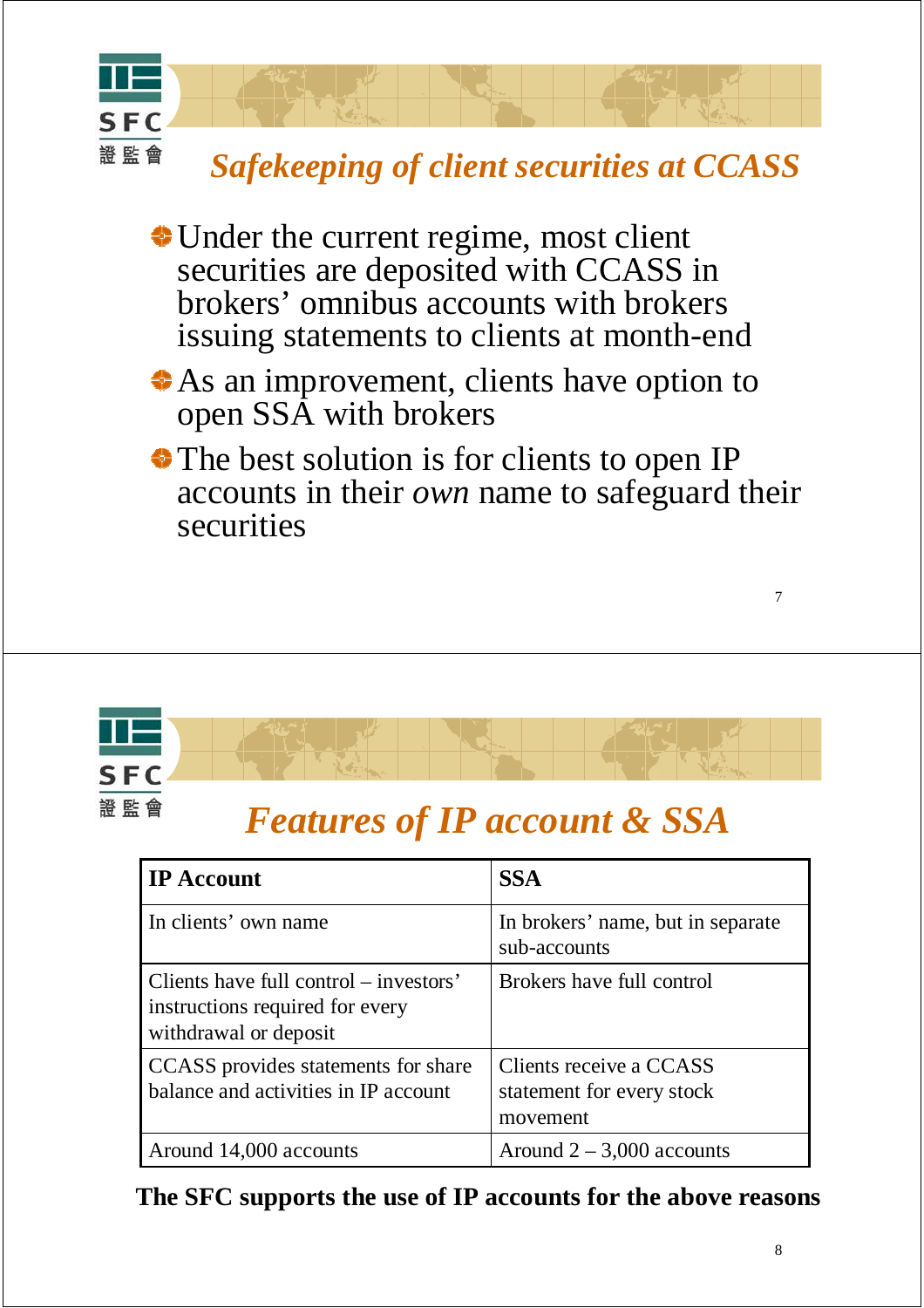

! Brokers required to **act in clients' best interests** and have adequate **internal controls to guard against fraud** 

There are strict rules/guidelines requiring brokers to:

- $\triangleright$  Segregate securities of cash clients
- $\triangleright$  Segregate client money
- ! Issue timely contract notes and account statements to their clients
- $\triangleright$  Appoint auditors to annually audit their financial positions and review regulatory compliance



### **Risk based supervisory approach** used to identify and focus on risky areas

- We perform off-site reviews of information submitted by brokers and their auditors and onsite inspections
- We take appropriate action in relation to any broker misconduct e.g. issuing restriction notice to protect investor interest and referring fraud case to the Police

9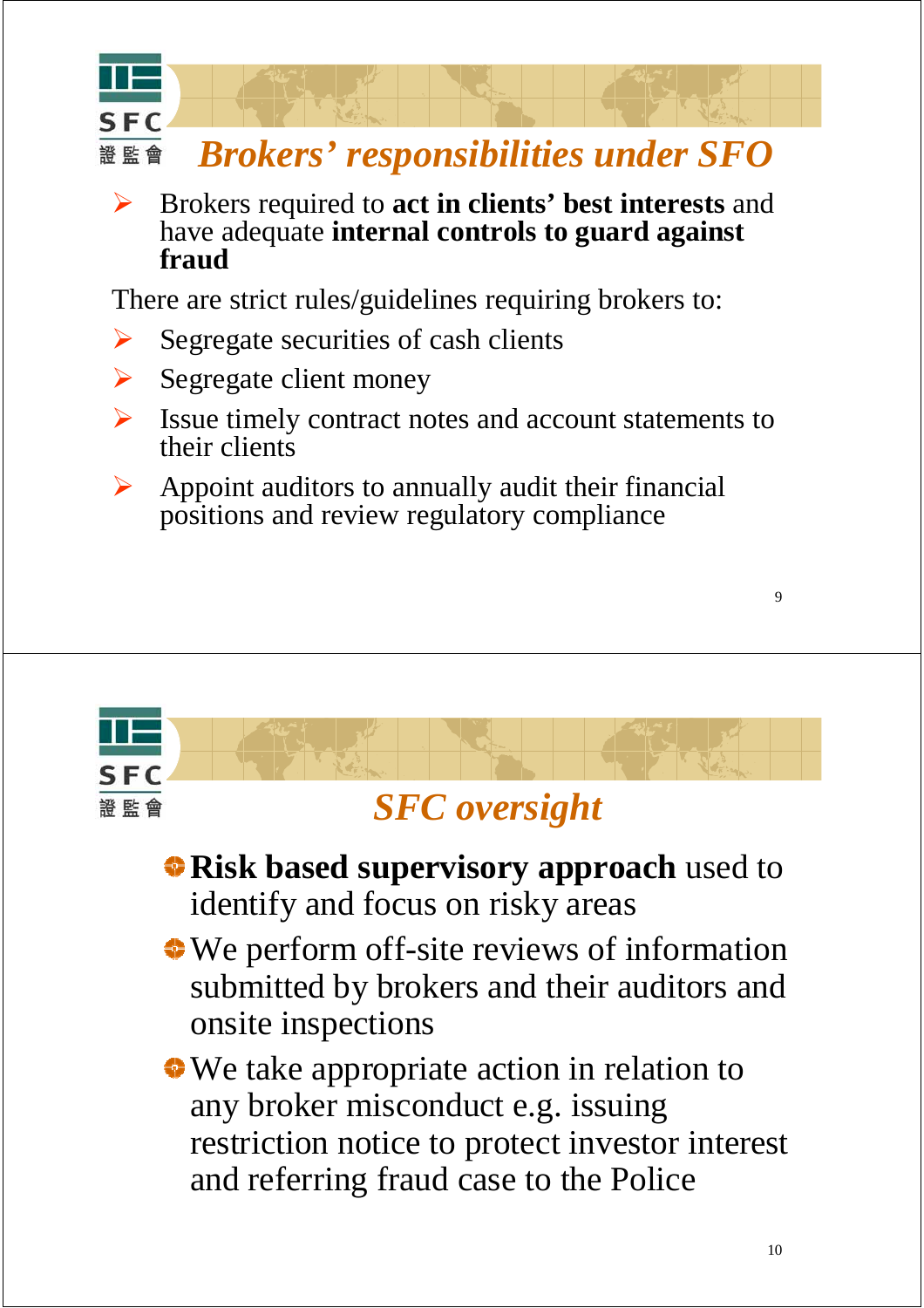

## *Investor Compensation Fund*

Maximum compensation amount was increased to \$150K per investor in April 2003

- Fund used as last resort to safeguard against investor losses due to fraud and firm collapse
- As of end August 2006, the net asset value of the Investor Compensation Fund is about \$1.7 billion

# **SFC** <sup>證 監</sup> <sup>金</sup> Lessons learnt from the 3 recent incidents

- Lack of integrity of owner; abuse of trust
- Small business without proper segregation and checks & balances
- Majority of clients did not have an IP account or SSA
- In cases where shares were stolen, the brokers sent falsified statements to clients
- Recent auditor reports did not reveal any apparent issues with these firms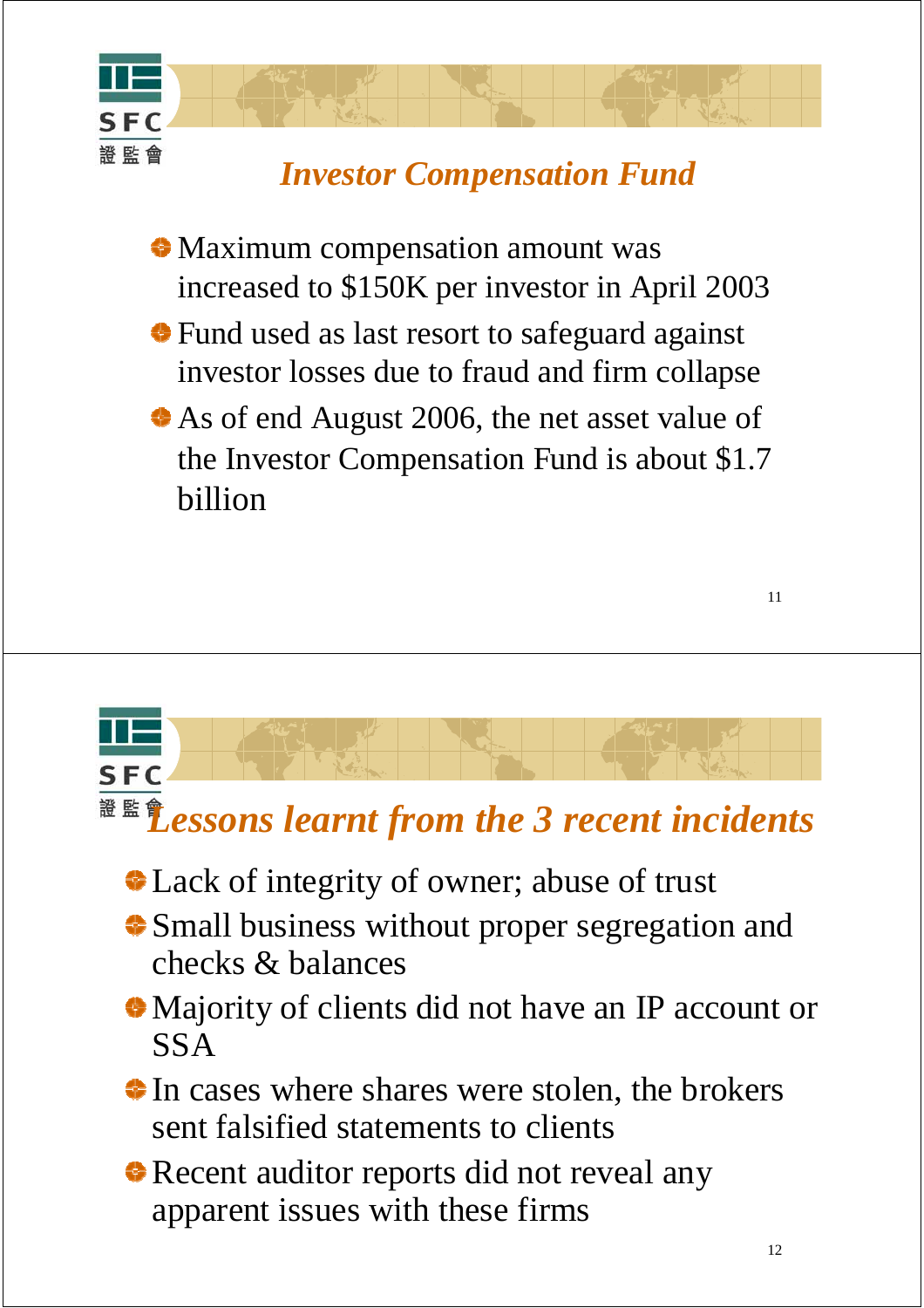

# *3–Prong action plan*

- Continue our rigorous supervision of brokers
- Educate investors to encourage use of IP accounts and to check their statements
- Greater collaboration with auditors to use circularization more effectively to uncover fraud

#### *Longer term strategy*

SF<sub>I</sub>

證 監 會

- ◆ We consider conducting a review of the existing asset custody arrangements and to strengthen the existing supervision of the broker industry by:
	- **Reviewing governance standards and internal** control requirements for brokers who handle client assets
	- **E** Working with HKEx to explore further enhancement of IP accounts
	- **E** Considering tougher disciplinary sanctions and penalties imposed on firms for certain types of misconduct and deficiencies